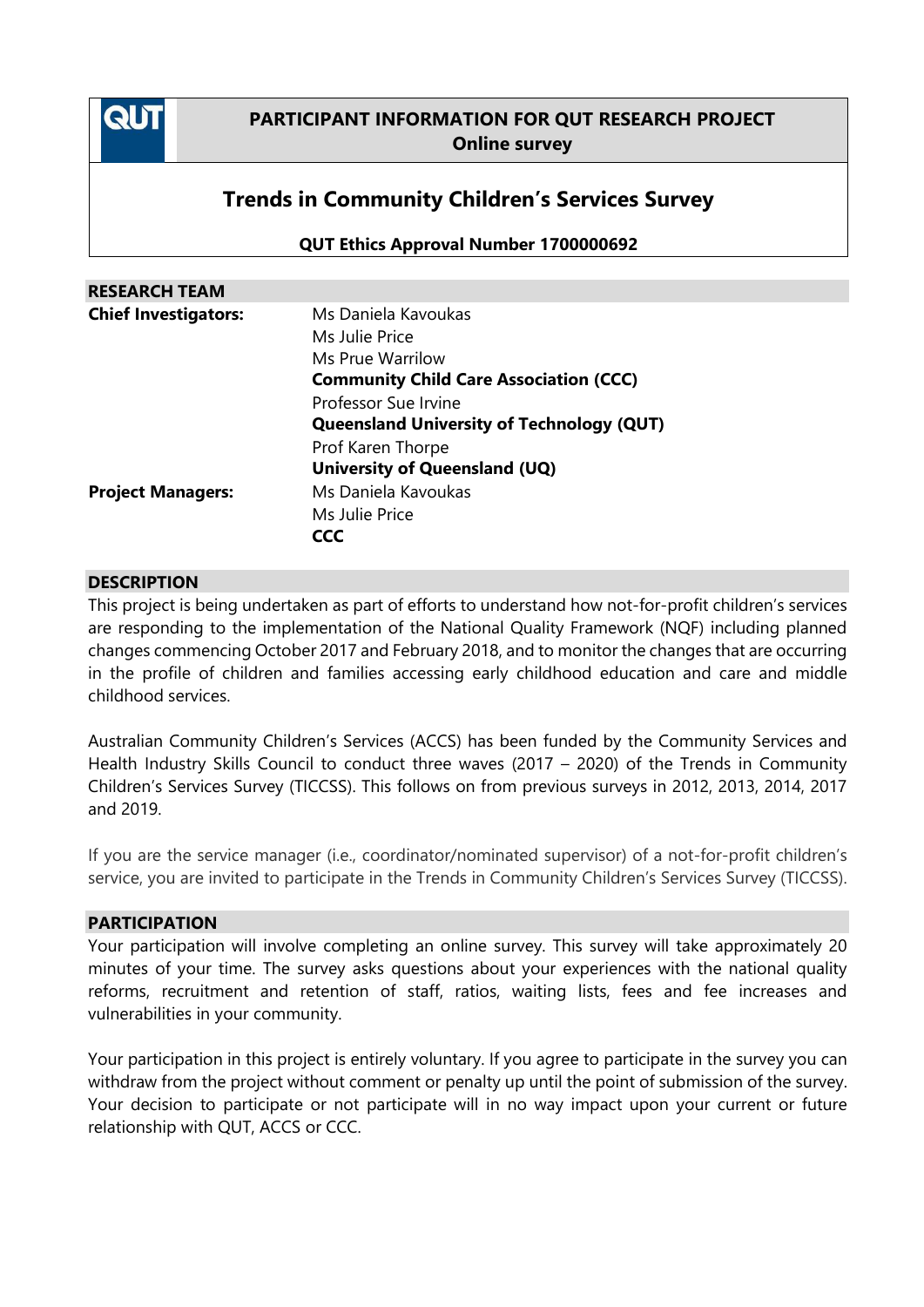### **EXPECTED BENEFITS**

While this project may not directly benefit you in the short term, the study aims to improve our understanding of the changes, opportunities and challenges experienced by not-for-profit early and middle childhood services across Australia to guide policy, support and funding to these services.

# **RISKS**

There are minimal risks associated with your participation in this project. However, if in completing the study concerns are raised for you we suggest you consider contacting one of the following: your General Practitioner or normal health care provider; your employer or their nominated employee assistance scheme.

QUT also provides for limited free psychology, family therapy or counselling services (face-to-face and online due to Covid-19) for research participants who may experience discomfort or distress as a result of their participation in research. Should you wish to access this service please call the Clinic Receptionist on 07 3138 0999 (Monday–Friday only 9am–5pm), QUT Psychology and Counselling Clinic, 44 Musk Avenue, Kelvin Grove, and indicate that you are a research participant. Alternatively, Beyond Blue provides access to online and phone support, call 1300 22 4636 for 24 hour telephone support or chat online [https://www.beyondblue.org.au/get-support/get-immediate-support.](https://www.beyondblue.org.au/get-support/get-immediate-support)

# **PRIVACY AND CONFIDENTIALITY**

All comments and responses will be treated confidentially unless required by law.

Data collected will be password protected stored online in Survey Monkey while the survey is open, then at CCC one week after the survey is closed.

Only individuals named on the research team will have access to identifiable data, early childhood organisations and peak bodies will not have access to information which could identify a particular individual or centre.

Please note that data collected in this project may be used in future projects about early childhood education and care and middle childhood policy and practice.

The Trends in Community Children's Services survey has been funded by the Community Services and Health Industry Skills Council, they will not have access to data obtained during the project.

### **CONSENT TO PARTICIPATE**

Your completion and submission of the survey will be considered confirmation that you have agreed to participate in this research.

### **PRIZE DRAW**

One service manager from each State or Territory who participates in the first wave (2020) of the survey will be eligible to go in a draw to win 1x \$100.00 Voucher to purchase resources from the company, Educational Experience. The prize draw will open on the 16th of November 2020 and closes on the 16th of December 2020. The winners will be notified on this date.

Names of participants from each state and territory will be gathered together and the first name drawn from each state and territory will be the prize winner.

If you wish to be entered into the prize draw you will be asked to acknowledge the terms and conditions of the draw. To protect your anonymity associated with your survey responses, you will be taken to a different page to enter your name, email address and/or contact information. Your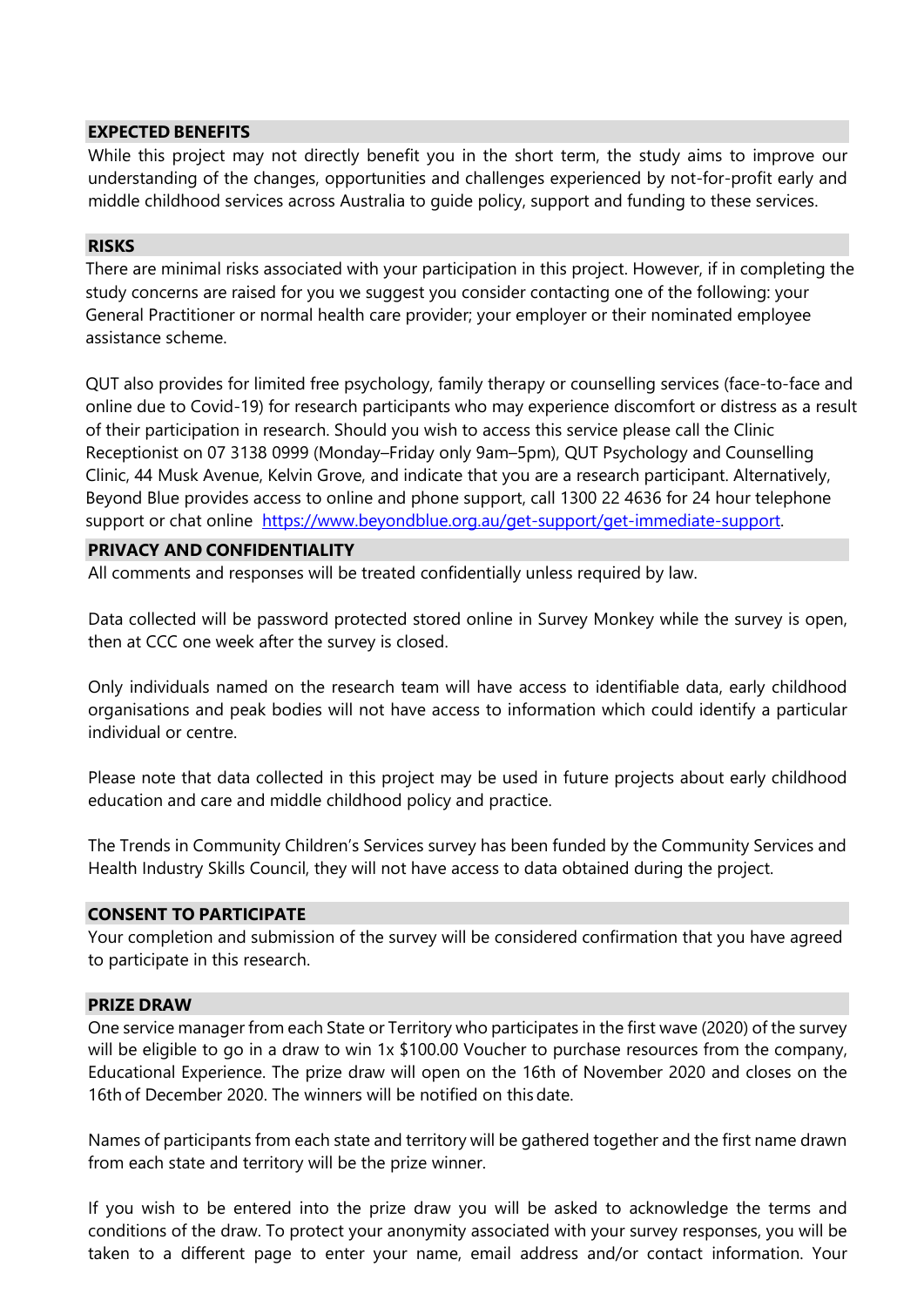identifying information will be used for the purposes of the prize draw only.

Terms and Conditions for the prize draw can be found by following this [link.](http://ausccs.org.au/wp-content/uploads/2017/08/TICCSS_TC.pdf)